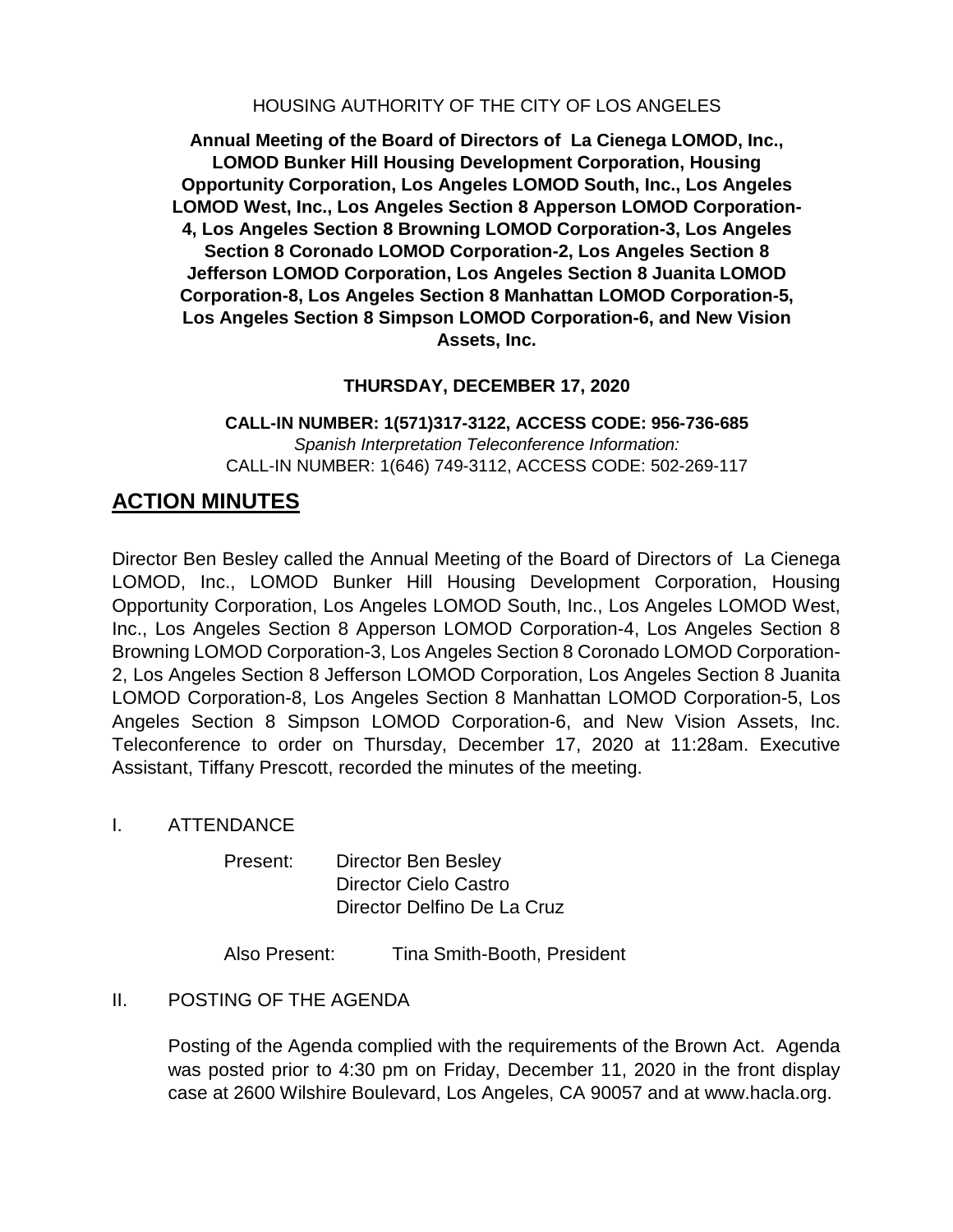#### III. PUBLIC COMMENT

#### **\****Please note special Teleconference Public Comment Instructions*

MEMBERS OF THE PUBLIC WHO WISH TO SPEAK ON ANY ITEM ARE REQUESTED TO SUBMIT A **WRITTEN COMMENT** TO THE BOARD SECRETARY FOR EACH ITEM THEY WISH TO ADDRESS. **THE DEADLINE FOR WRITTEN COMMENTS IS WEDNESDAY, DECEMBER 16, 2020 AT 12:00PM. ALL WRITTEN COMMENTS SHOULD BE SUBMITTED VIA EMAIL TO [TIFFANY.PRESCOTT@HACLA.ORG.](about:blank) PLEASE MAKE SURE EMAIL INCLUDES NAME, AGENDA ITEM NUMBER, AND ADDRESS/ORGANIZATION FOR WHOM YOU REPRESENT. WE ALSO ASK THAT ALL COMMENTS BE LIMITED TO 500 WORDS OR LESS.** THE SECRETARY WILL PROVIDE ALL WRITTEN COMMENTS TO THE BOARD FOR REVIEW PRIOR TO THE DECEMBER 17, 2020 BOD MEETING. THE SECRETARY WILL ALSO READ EACH PUBLIC COMMENT INTO THE RECORD AT THE TIME THE ITEM IS CONSIDERED.

THE PURPOSE OF PUBLIC COMMENT IS TO ALLOW THE PUBLIC TO ADDRESS THE BOARD AND THE BOARD IS INTERESTED IN HEARING FROM MEMBERS OF THE PUBLIC, STAKEHOLDERS AND INTERESTED PARTIES. HOWEVER, SPEAKERS ARE ASKED TO EXERCISE COURTESY AND CONSIDER THE RIGHTS OF OTHER SPEAKERS BY ADHERING TO THE SPECIAL TELECONFERENCE PUBLIC COMMENT INSTRUCTIONS AND IF POSSIBLE REFRAIN FROM UNNECESSARY REPETITION IN THEIR COMMENTS.

## IV. BOARD BUSINESS ITEMS

1. Proposed Resolution Authorizing La Cienega LOMOD, Inc., In Its Capacity as the Sole Member of LOMOD RHC I, LLC, a Single Purpose Entity, to Enter into Rose Hill Courts I Housing Partners, L.P. as the Managing General Partner, and Authorizing and Approving the Execution by the President, or Her Designee, of the Fist Amended and Restated Limited Partnership Agreement and Related Documents and Agreements and the Undertaking of Various Actions in Connection Therewith

Contact: Tina Booth, President

Action: **APPROVED** Motioned: Director Delfino De La Cruz Seconded: Director Cielo Castro

3 AYES, 0 NAYS, 0 ABSENT, Motion Carried

2. Proposed Resolution Authorizing the President, or Her Designee, of the Housing Opportunity Corporation to Accept the Ownership Transfer of the Martel Apartments at 1643 N. Martel Avenue, Los Angeles CA 90046 and the Parthenia Apartments at 15230 Parthenia Street, Los Angeles CA 91343, Both